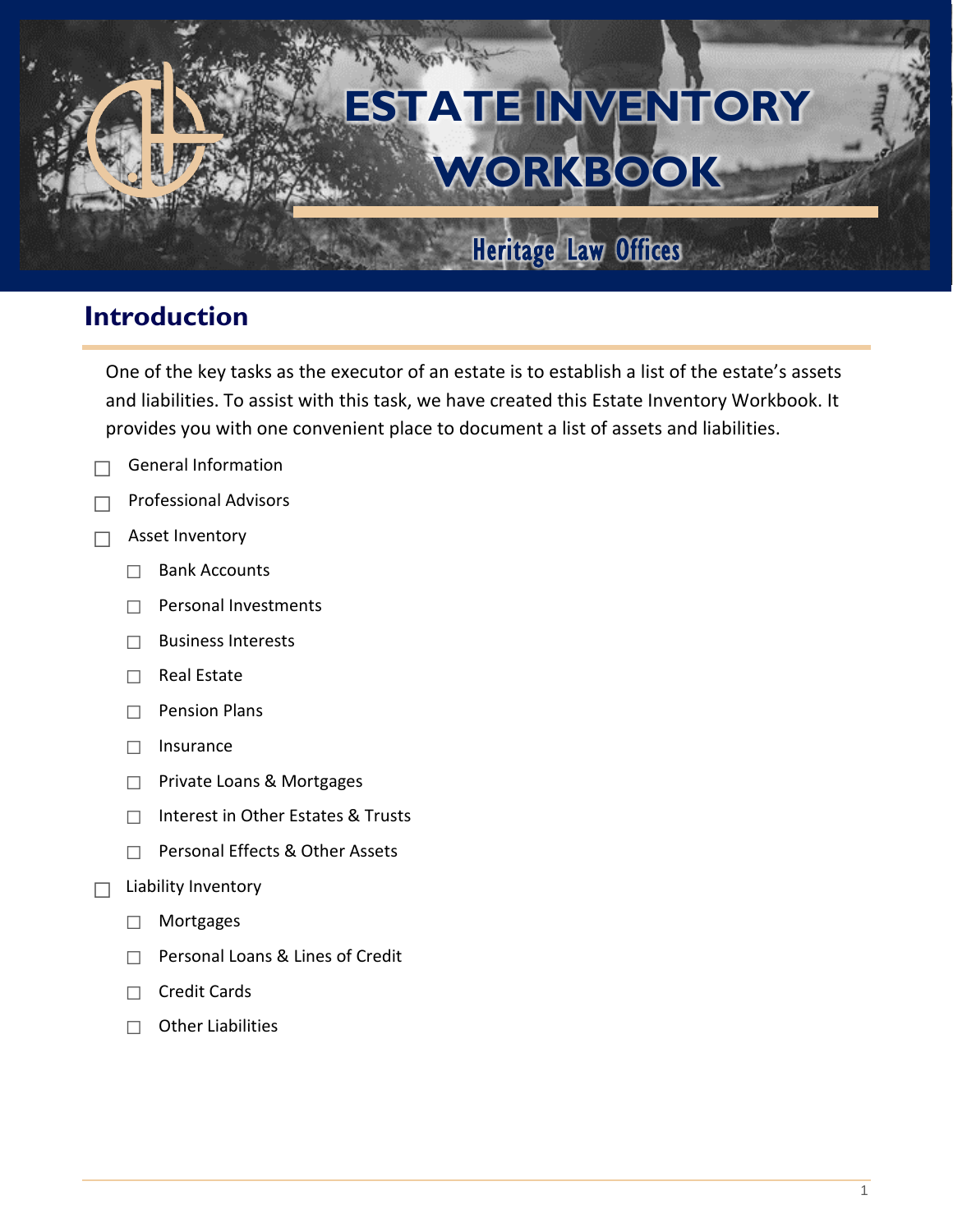

## **General Information**

| Name of Executor(s): |  |  |  |
|----------------------|--|--|--|
|                      |  |  |  |
|                      |  |  |  |

\_\_\_\_\_\_\_\_\_\_\_\_\_\_\_\_\_\_\_\_\_\_\_\_\_\_\_\_\_\_\_\_\_\_\_\_\_\_\_\_\_\_\_\_\_\_\_\_\_\_\_\_\_\_\_\_\_\_\_\_\_\_\_\_\_\_\_\_\_\_\_\_\_

Contact Information: \_\_\_\_\_\_\_\_\_\_\_\_\_\_\_\_\_\_\_\_\_\_\_\_\_\_\_\_\_\_\_\_\_\_\_\_\_\_\_\_\_\_\_\_\_\_\_\_\_\_\_\_\_\_\_\_

| <b>Deceased Person Information</b>             |               |                |                    |                    |      |
|------------------------------------------------|---------------|----------------|--------------------|--------------------|------|
| <b>Name of Deceased Person:</b>                |               |                |                    |                    |      |
| Date of Death:                                 |               | Date of Birth: |                    |                    |      |
| Address:                                       |               |                |                    |                    |      |
| Social Insurance Number:                       |               |                | Citizenship:       |                    |      |
| <b>Marital Status:</b>                         |               |                |                    |                    |      |
| Occupation:                                    |               |                | Employer:          |                    |      |
| <b>Spouse, Children &amp; Other Dependents</b> |               |                |                    |                    |      |
| 1. Name:                                       | Relationship: |                |                    | Dependent: □ Y □ N | Age: |
| Address:                                       |               |                |                    |                    |      |
| Phone No:                                      | Email:        |                |                    |                    |      |
| 2. Name:                                       |               |                | Relationship:      | Dependent: □ Y □ N | Age: |
| Address:                                       |               |                |                    |                    |      |
| Phone No:                                      |               |                | Email:             |                    |      |
| 3. Name:                                       |               |                | Relationship:      | Dependent: □ Y □ N | Age: |
| Address:                                       |               |                |                    |                    |      |
| Phone No:                                      |               |                | Email:             |                    |      |
| 4. Name:                                       | Relationship: |                |                    | Dependent: □ Y □ N | Age: |
| Address:                                       |               |                |                    |                    |      |
| Phone No:                                      |               | Email:         |                    |                    |      |
| Relationship:<br><b>5.</b> Name:               |               |                | Dependent: □ Y □ N | Age:               |      |
| Address:                                       |               |                |                    |                    |      |
| Phone No:                                      |               |                | Email:             |                    |      |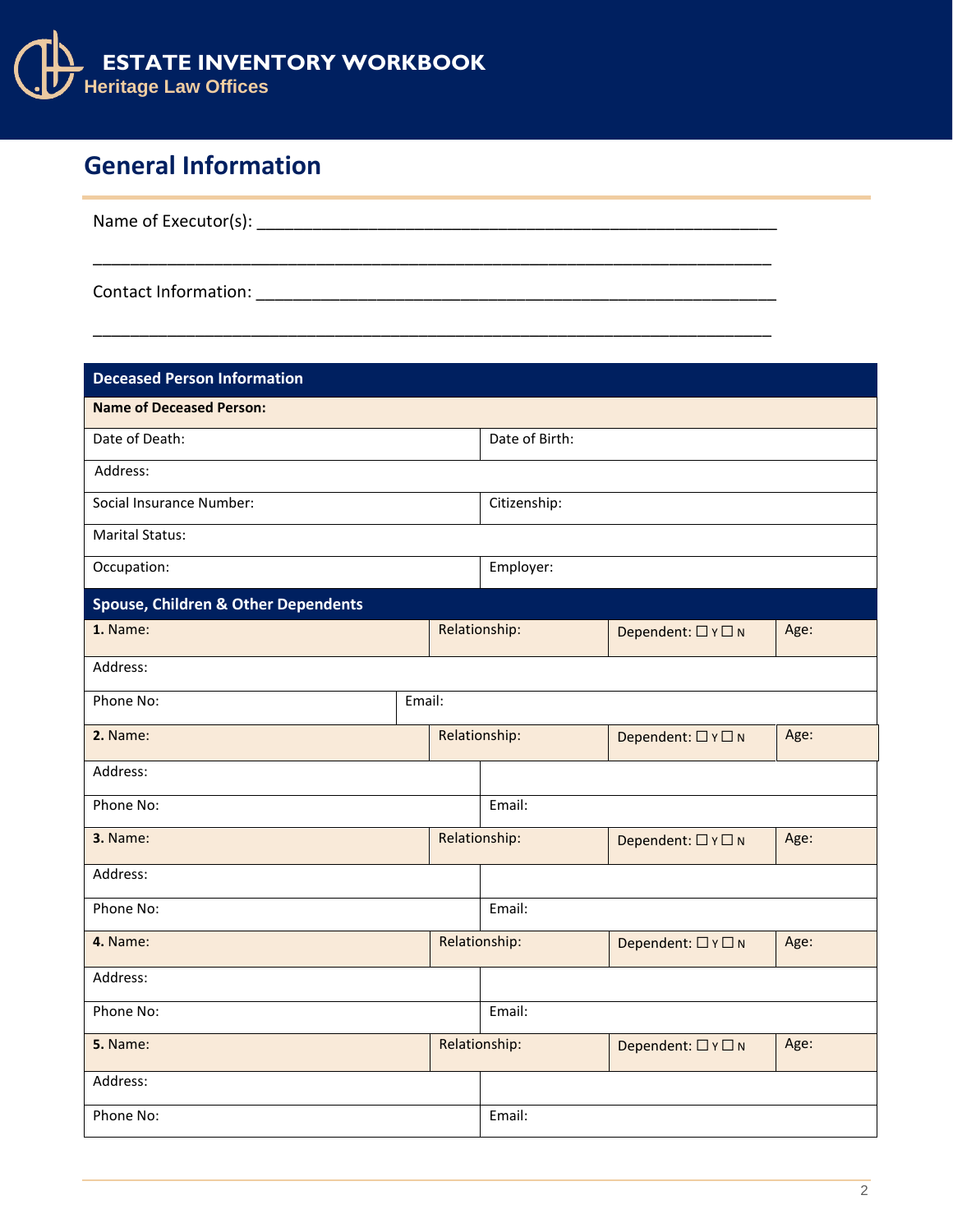

## **Professional Advisors**

| <b>Accountant</b> |        |          |
|-------------------|--------|----------|
| Contact:          |        | Company: |
| Address:          |        |          |
| Phone No:         | Email: |          |
| Notes:            |        |          |
|                   |        |          |
|                   |        |          |
| Lawyer/Notary     |        |          |
| Contact:          |        | Company: |
| Address:          |        |          |
| Phone No:         | Email: |          |
| Notes:            |        |          |
|                   |        |          |
|                   |        |          |
| Other             |        |          |
| Contact:          |        | Company: |
| Address:          |        |          |
| Phone No:         | Email: |          |
| Notes:            |        |          |
|                   |        |          |
| Contact:          |        | Company: |
| Address:          |        |          |
| Phone No:         | Email: |          |
| Notes:            |        |          |
|                   |        |          |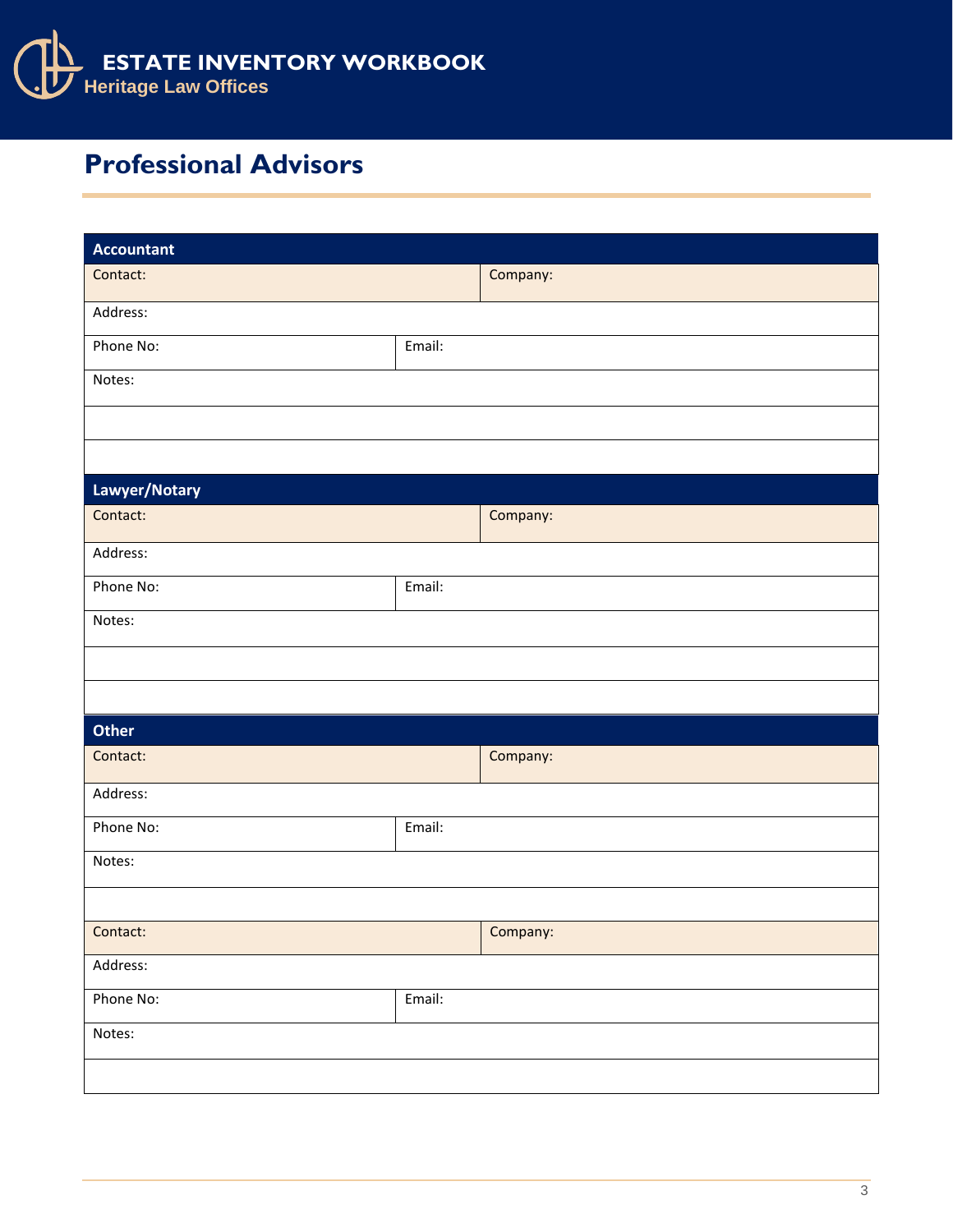

## **Asset Inventory**

Use this section of the Workbook to create an inventory of the estate assets. You will need to determine the market value of each estate asset at date of death. Review all records, including financial statements, insurance policies and tax returns to obtain market values. You may also need to get an appraisal of personal items. (i.e., art work, collections, antiques, etc.) Be sure

to include any foreign assets in the inventory as well, such as real estate, securities or overseas business interests. You may wish to get professional assistance to obtain an accurate market value for foreign assets.

#### **Bank Accounts**

| <b>Bank Accounts</b>      |                                     |          |             |
|---------------------------|-------------------------------------|----------|-------------|
| 1. Financial Institution: |                                     | Contact: |             |
| Address:                  |                                     |          |             |
| Phone No:                 | Email:                              |          |             |
| Account No:               | Sole: $\square$<br>Joint: $\square$ |          | Balance \$: |
| Notes:                    |                                     |          |             |
| 2. Financial Institution: |                                     | Contact: |             |
| Address:                  |                                     |          |             |
| Phone No:                 | Email:                              |          |             |
| Account No:               | Sole: $\square$<br>Joint: $\square$ |          | Balance \$: |
| Notes:                    |                                     |          |             |
|                           |                                     |          |             |
|                           |                                     |          |             |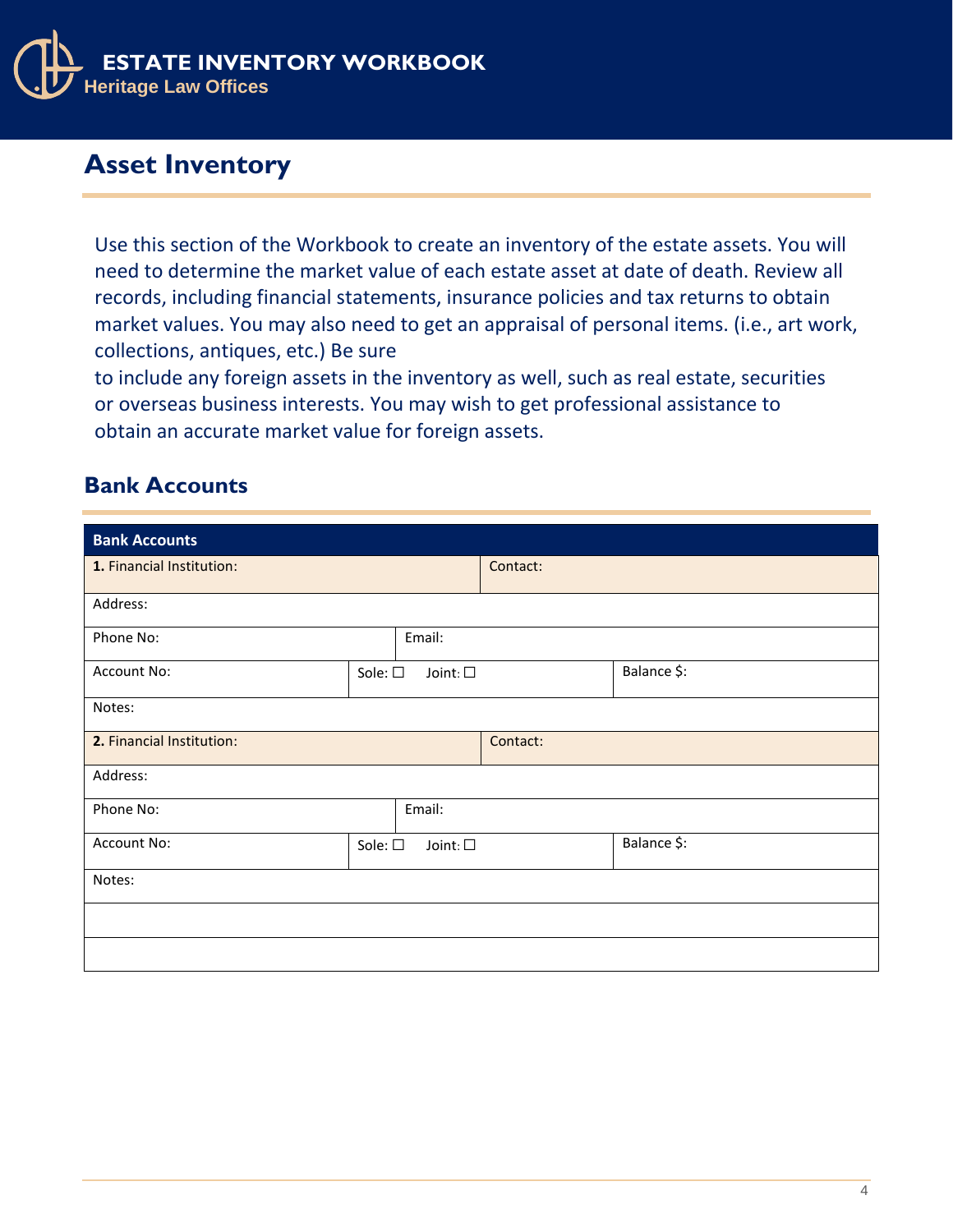

#### **Bank Accounts continued**

| <b>Bank Accounts</b> |                  |                                                       |             |
|----------------------|------------------|-------------------------------------------------------|-------------|
|                      |                  | Contact:                                              |             |
|                      |                  |                                                       |             |
|                      | Email:           |                                                       |             |
|                      | Joint: $\square$ |                                                       | Balance \$: |
|                      |                  |                                                       |             |
|                      |                  |                                                       |             |
|                      |                  | Contact:                                              |             |
|                      |                  |                                                       |             |
|                      | Email:           |                                                       |             |
|                      | Joint: $\square$ |                                                       | Balance \$: |
|                      |                  |                                                       |             |
|                      |                  |                                                       |             |
|                      |                  | Contact:                                              |             |
|                      |                  |                                                       |             |
| Phone No:<br>Email:  |                  |                                                       |             |
|                      | Joint: $\square$ |                                                       | Balance \$: |
|                      |                  |                                                       |             |
|                      |                  |                                                       |             |
|                      |                  | Sole: $\square$<br>Sole: $\square$<br>Sole: $\square$ |             |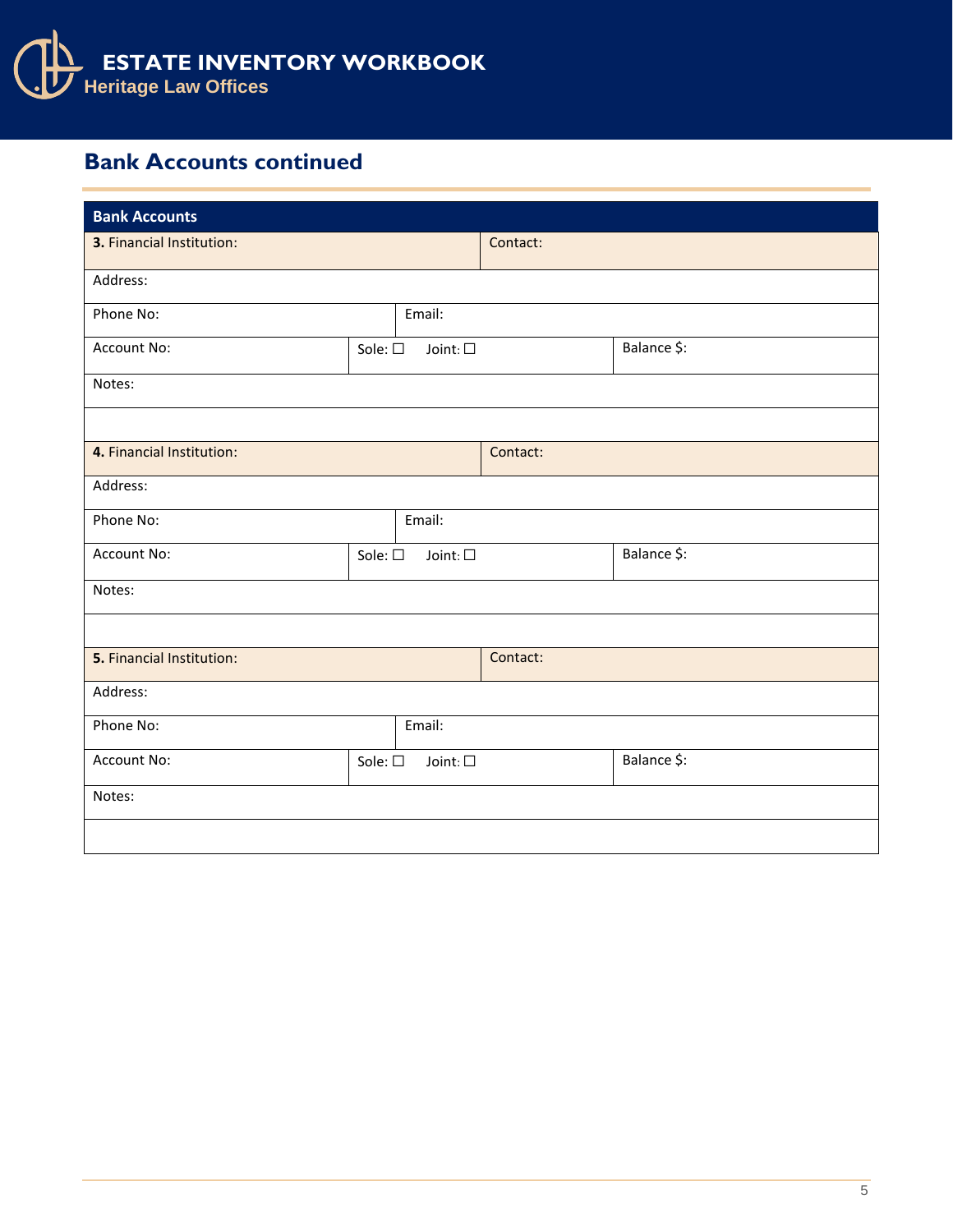

#### **Personal Investments**

In this section, include cash accounts, margin accounts, Tax Free Savings Accounts, Registered Retirement Savings Plans (RRSPs), Registered Retirement Income Funds (RRIFs), Locked-in RRIFs, Locked-in RRSPs, Life Income Funds, Prescribed Retirement Income Funds, Registered Education Savings Plans, annuities, etc.

For registered accounts, indicate beneficiary when applicable. If cash or margin account, indicate whether held in single name, joint tenancy with right of survivorship or tenancy in common. Please note that in Quebec, there is no right of survivorship or tenancy in common.

| <b>Personal Investments</b>         |                                                              |                                                       |          |                  |
|-------------------------------------|--------------------------------------------------------------|-------------------------------------------------------|----------|------------------|
| 1. Company:                         |                                                              |                                                       | Contact: |                  |
| Address:                            |                                                              |                                                       |          |                  |
| Phone No:                           |                                                              | Email:                                                |          |                  |
| Sole: $\square$<br>Joint: $\square$ |                                                              | Beneficiary (registered Account):<br>Market Value \$: |          |                  |
| Notes:                              |                                                              |                                                       |          |                  |
|                                     |                                                              |                                                       |          |                  |
| 2. Company:                         |                                                              |                                                       | Contact: |                  |
| Address:                            |                                                              |                                                       |          |                  |
| Phone No:                           |                                                              | Email:                                                |          |                  |
| Sole: □<br>Joint: $\square$         | <b>Beneficiary (registered Account):</b>                     |                                                       |          | Market Value \$: |
| Notes:                              |                                                              |                                                       |          |                  |
|                                     |                                                              |                                                       |          |                  |
|                                     |                                                              |                                                       |          |                  |
| 3. Company:                         |                                                              |                                                       | Contact: |                  |
| Address:                            |                                                              |                                                       |          |                  |
| Phone No:                           |                                                              | Email:                                                |          |                  |
| Sole: $\square$<br>Joint: $\square$ | <b>Beneficiary (registered Account):</b><br>Market Value \$: |                                                       |          |                  |
| Notes:                              |                                                              |                                                       |          |                  |
|                                     |                                                              |                                                       |          |                  |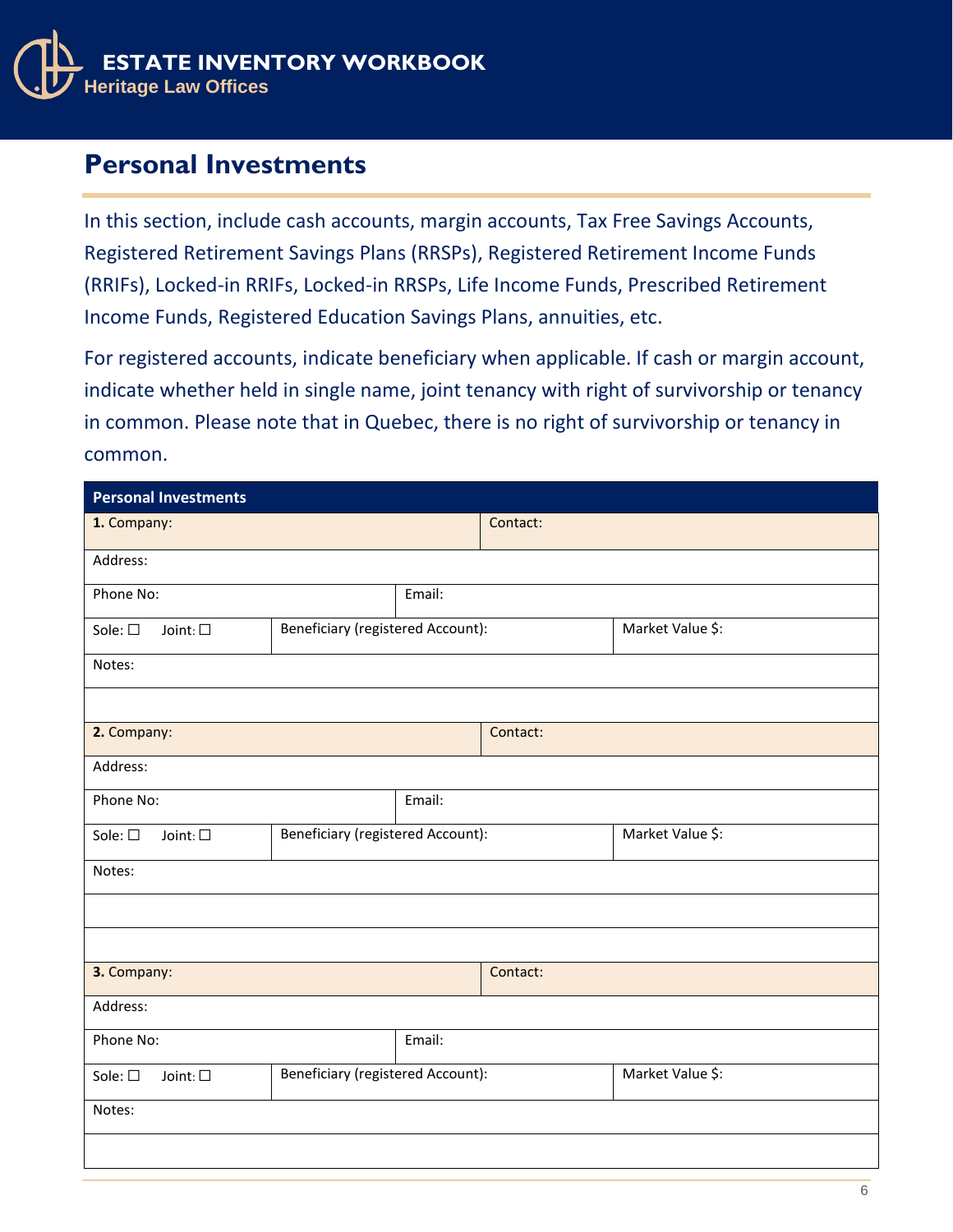

## **Personal Investments continued**

| <b>Personal Investments</b>         |                                                       |          |          |                  |
|-------------------------------------|-------------------------------------------------------|----------|----------|------------------|
| 4. Company:                         |                                                       |          | Contact: |                  |
| Address:                            |                                                       |          |          |                  |
| Phone No:                           |                                                       | Email:   |          |                  |
| Sole: □<br>Joint: $\square$         | <b>Beneficiary (registered Account):</b>              |          |          | Market Value \$: |
| Notes:                              |                                                       |          |          |                  |
|                                     |                                                       |          |          |                  |
| 5. Company:                         |                                                       |          | Contact: |                  |
| Address:                            |                                                       |          |          |                  |
| Phone No:                           |                                                       | Email:   |          |                  |
| Sole: $\square$<br>Joint: $\square$ | <b>Beneficiary (registered Account):</b>              |          |          | Market Value \$: |
| Notes:                              |                                                       |          |          |                  |
|                                     |                                                       |          |          |                  |
|                                     |                                                       |          |          |                  |
| 6. Company:<br>Contact:             |                                                       |          |          |                  |
| Address:                            |                                                       |          |          |                  |
| Email:<br>Phone No:                 |                                                       |          |          |                  |
| Sole: $\square$<br>Joint: $\square$ | Beneficiary (registered Account):                     |          |          | Market Value \$: |
| Notes:                              |                                                       |          |          |                  |
|                                     |                                                       |          |          |                  |
| 7. Company:                         |                                                       | Contact: |          |                  |
| Address:                            |                                                       |          |          |                  |
| Phone No:                           |                                                       | Email:   |          |                  |
| Sole: $\square$<br>Joint: $\Box$    | Market Value \$:<br>Beneficiary (registered Account): |          |          |                  |
| Notes:                              |                                                       |          |          |                  |
|                                     |                                                       |          |          |                  |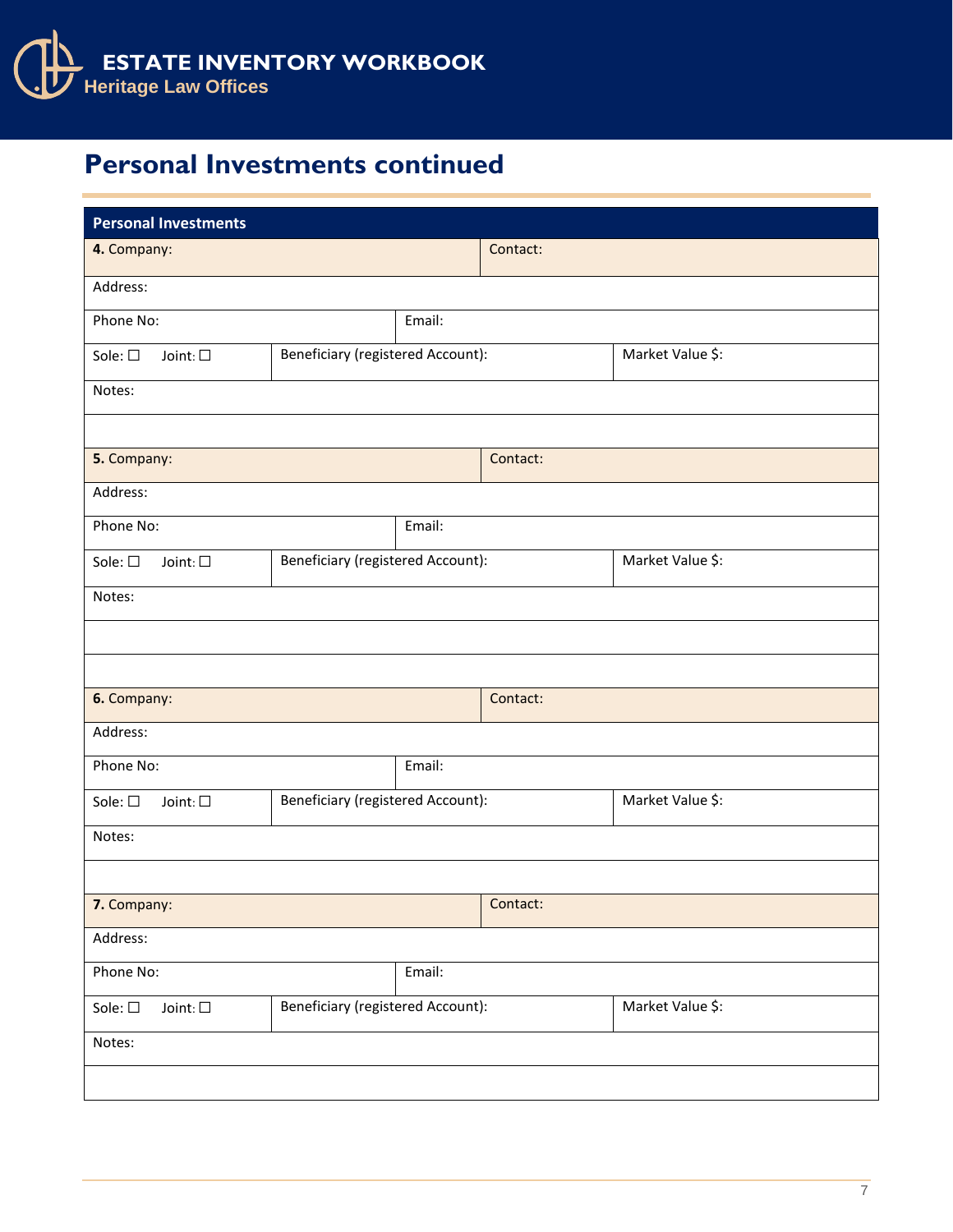

## **Business Interests**

| <b>Business Interests (Private Corporations, Partnerships, Sole Proprietorships)</b> |        |                              |  |
|--------------------------------------------------------------------------------------|--------|------------------------------|--|
| 1. Business Name:                                                                    |        | Contact:                     |  |
| Address:                                                                             |        |                              |  |
| Phone No:                                                                            | Email: |                              |  |
| Partnership: $\square$<br>Shareholder: $\square$<br>Other: $\square$                 |        |                              |  |
| Type:                                                                                |        | Percentage of Interest Held: |  |
| Notes:                                                                               |        |                              |  |
|                                                                                      |        |                              |  |
|                                                                                      |        |                              |  |
| 2. Business Name:                                                                    |        | Contact:                     |  |
| Address:                                                                             |        |                              |  |
| Phone No:                                                                            | Email: |                              |  |
| Partnership: $\square$<br>Shareholder: $\square$<br>Other: $\square$                 |        |                              |  |
| Type:                                                                                |        | Percentage of Interest Held: |  |
| Notes:                                                                               |        |                              |  |
|                                                                                      |        |                              |  |
|                                                                                      |        |                              |  |
| 3. Business Name:                                                                    |        | Contact:                     |  |
| Address:                                                                             |        |                              |  |
| Phone No:                                                                            | Email: |                              |  |
| Partnership: □<br>Shareholder: $\square$ Other: $\square$                            |        |                              |  |
| Type:                                                                                |        | Percentage of Interest Held: |  |
| Notes:                                                                               |        |                              |  |
|                                                                                      |        |                              |  |
|                                                                                      |        |                              |  |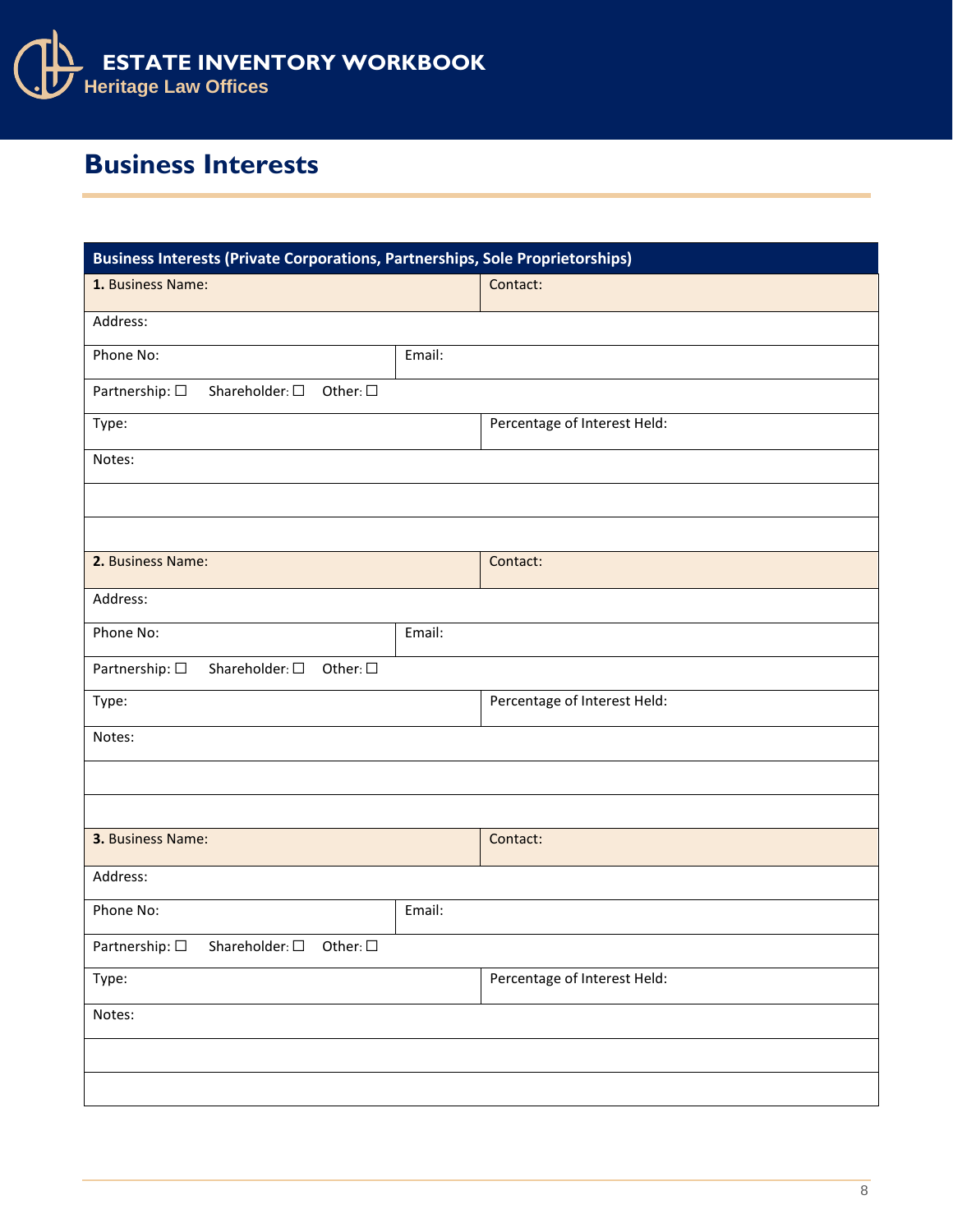

## **Real Estate**

| <b>Real Estate</b>              |                  |
|---------------------------------|------------------|
| 1. Principal Residence Address: |                  |
| Title Held By:                  |                  |
| Purchase Price \$:              | Market Value \$: |
| Notes:                          |                  |
|                                 |                  |
|                                 |                  |
| 2. Other Property Address:      |                  |
| Title Held By:                  |                  |
| Purchase Price \$:              | Market Value \$: |
| Notes:                          |                  |
|                                 |                  |
|                                 |                  |
| 3. Other Property Address:      |                  |
| Title Held By:                  |                  |
| Purchase Price \$:              | Market Value \$: |
| Notes:                          |                  |
|                                 |                  |
|                                 |                  |
| 4. Other Property Address:      |                  |
| Title Held By:                  |                  |
| Purchase Price \$:              | Market Value \$: |
| Notes:                          |                  |
|                                 |                  |
|                                 |                  |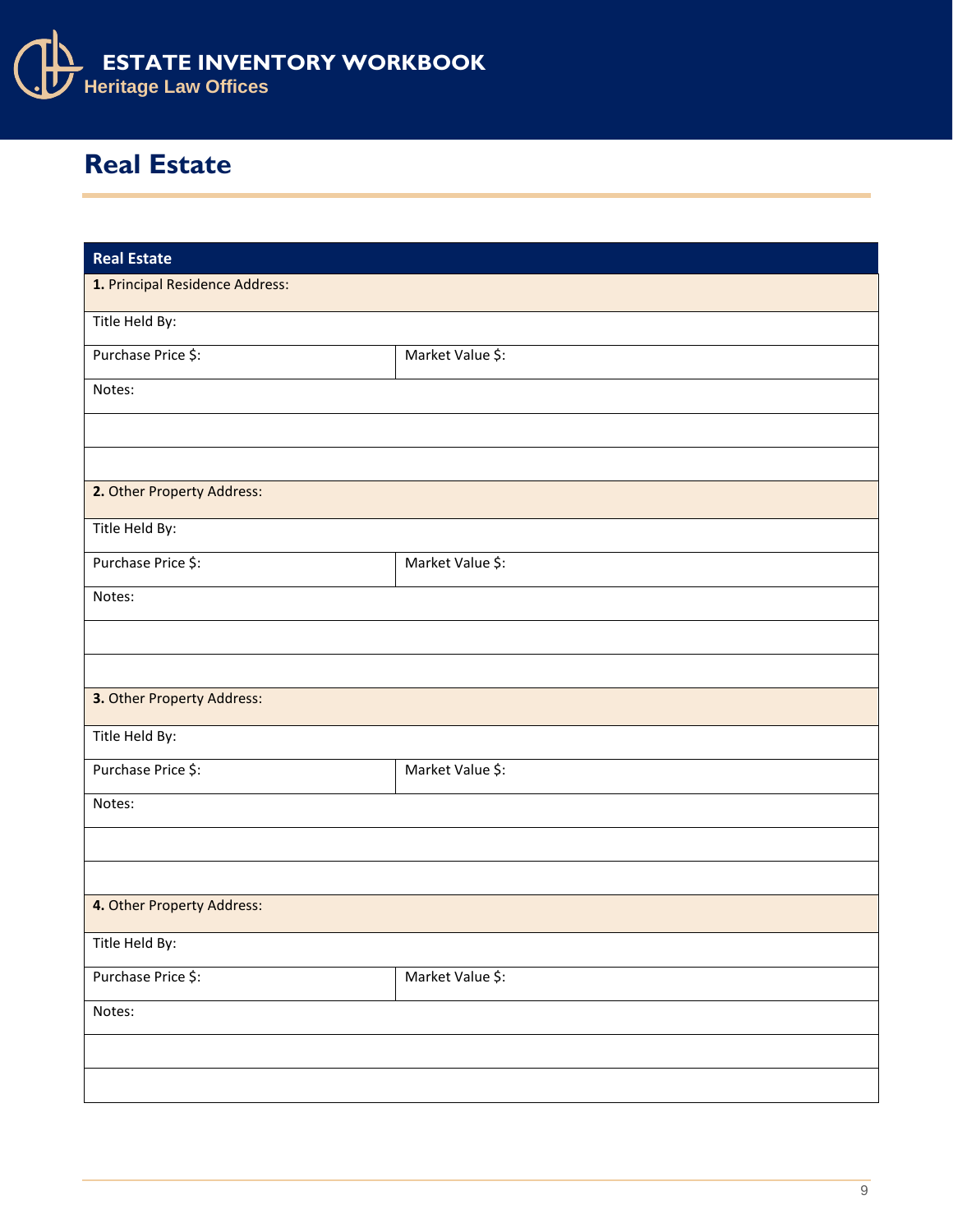

## **Pension Plans**

| Pension Plans: includes defined benefit, money purchase or defined contribution; DPSP or group RRSP, Canada Pension Plan, etc. |                                                                                            |
|--------------------------------------------------------------------------------------------------------------------------------|--------------------------------------------------------------------------------------------|
| 1. Company:                                                                                                                    | Phone No:                                                                                  |
| Plan Type:                                                                                                                     | Individual: $\square$<br>Employer: □ Government: □                                         |
| Beneficiary:                                                                                                                   | Value \$:                                                                                  |
| Notes:                                                                                                                         |                                                                                            |
|                                                                                                                                |                                                                                            |
|                                                                                                                                |                                                                                            |
| 2. Company:                                                                                                                    | Phone No:                                                                                  |
| Plan Type:                                                                                                                     | Individual: $\square$<br>Employer: $\square$ Government: $\square$                         |
| Beneficiary:                                                                                                                   | Value \$:                                                                                  |
| Notes:                                                                                                                         |                                                                                            |
|                                                                                                                                |                                                                                            |
|                                                                                                                                |                                                                                            |
| 3. Company:                                                                                                                    | Phone No:                                                                                  |
| Plan Type:                                                                                                                     | Employer: □ Government: □<br>Individual: $\square$                                         |
| Beneficiary:                                                                                                                   | Value \$:                                                                                  |
| Notes:                                                                                                                         |                                                                                            |
|                                                                                                                                |                                                                                            |
|                                                                                                                                |                                                                                            |
| 4. Company:                                                                                                                    | Phone No:                                                                                  |
| Plan Type:                                                                                                                     | $\small \textsf{Employee:}\,\Box\quad \textsf{Government:}\,\Box$<br>Individual: $\square$ |
| Beneficiary:                                                                                                                   | Value \$:                                                                                  |
| Notes:                                                                                                                         |                                                                                            |
|                                                                                                                                |                                                                                            |
|                                                                                                                                |                                                                                            |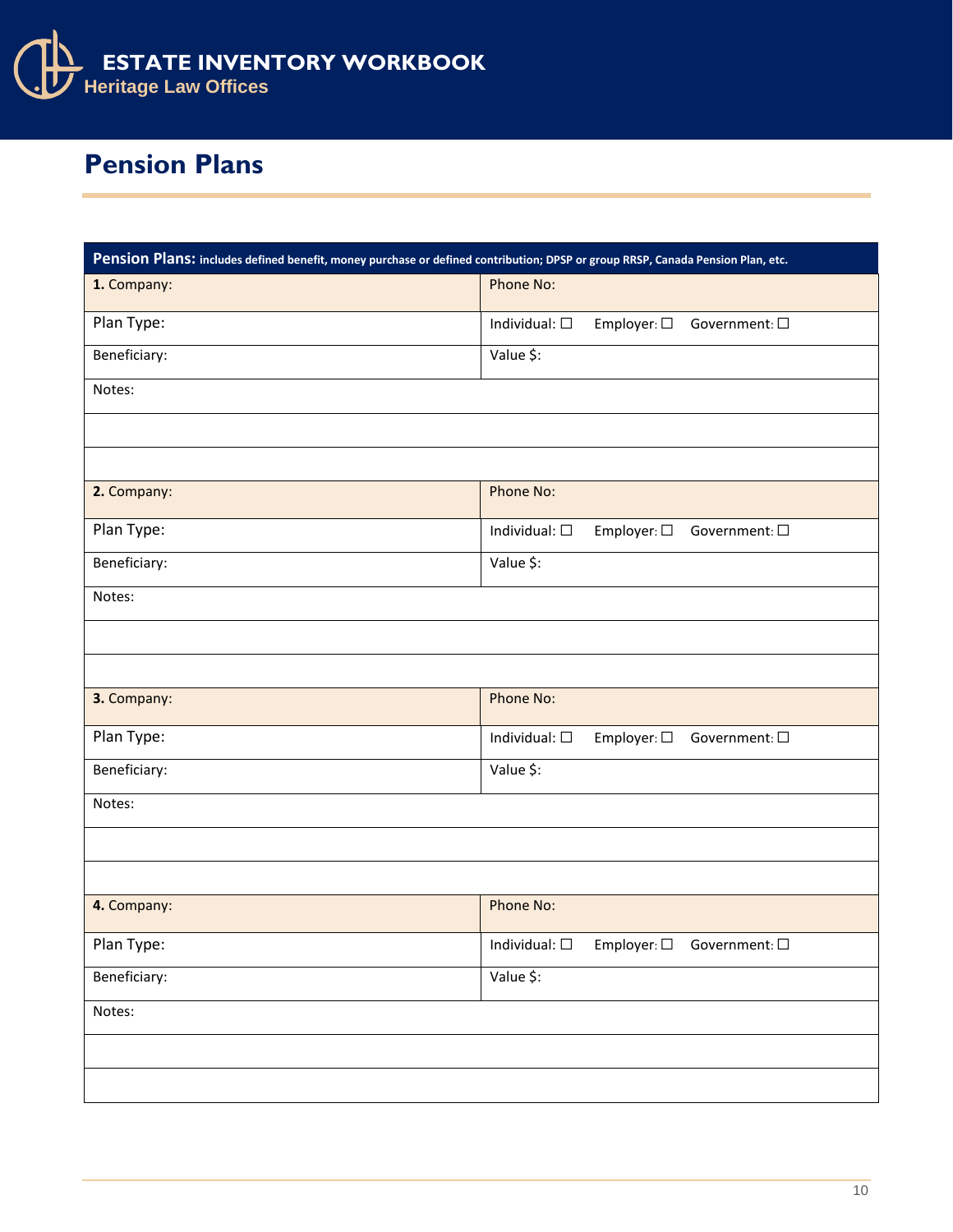

#### **Insurance**

| <b>Life Insurance</b>     |                |                                        |                          |
|---------------------------|----------------|----------------------------------------|--------------------------|
| 1. Issuer:                |                | Insured:                               |                          |
| Address:                  |                |                                        |                          |
| Phone No:                 |                | Email:                                 |                          |
| Beneficiary:              |                | Individual: $\square$ Group: $\square$ |                          |
| Type: Term □ Permanent: □ |                | Policy Number:                         |                          |
| Death Benefit:            | Face Value \$: |                                        | Cash Surrender Value \$: |
| Notes:                    |                |                                        |                          |
|                           |                |                                        |                          |
| 2. Issuer:                |                | Insured:                               |                          |
| Address:                  |                |                                        |                          |
| Phone No:                 |                | Email:                                 |                          |
| Beneficiary:              |                | Individual: $\square$ Group: $\square$ |                          |
| Type: Term □ Permanent: □ |                | Policy Number:                         |                          |
| Death Benefit:            | Face Value \$: |                                        | Cash Surrender Value \$: |
| Notes:                    |                |                                        |                          |
|                           |                |                                        |                          |
| 3. Issuer:                |                | Insured:                               |                          |
| Address:                  |                |                                        |                          |
| Phone No:                 |                | Email:                                 |                          |
| Beneficiary:              |                | Individual: $\square$ Group: $\square$ |                          |
| Type: Term □ Permanent: □ |                | Policy Number:                         |                          |
| Death Benefit:            | Face Value \$: |                                        | Cash Surrender Value \$: |
| Notes:                    |                |                                        |                          |
|                           |                |                                        |                          |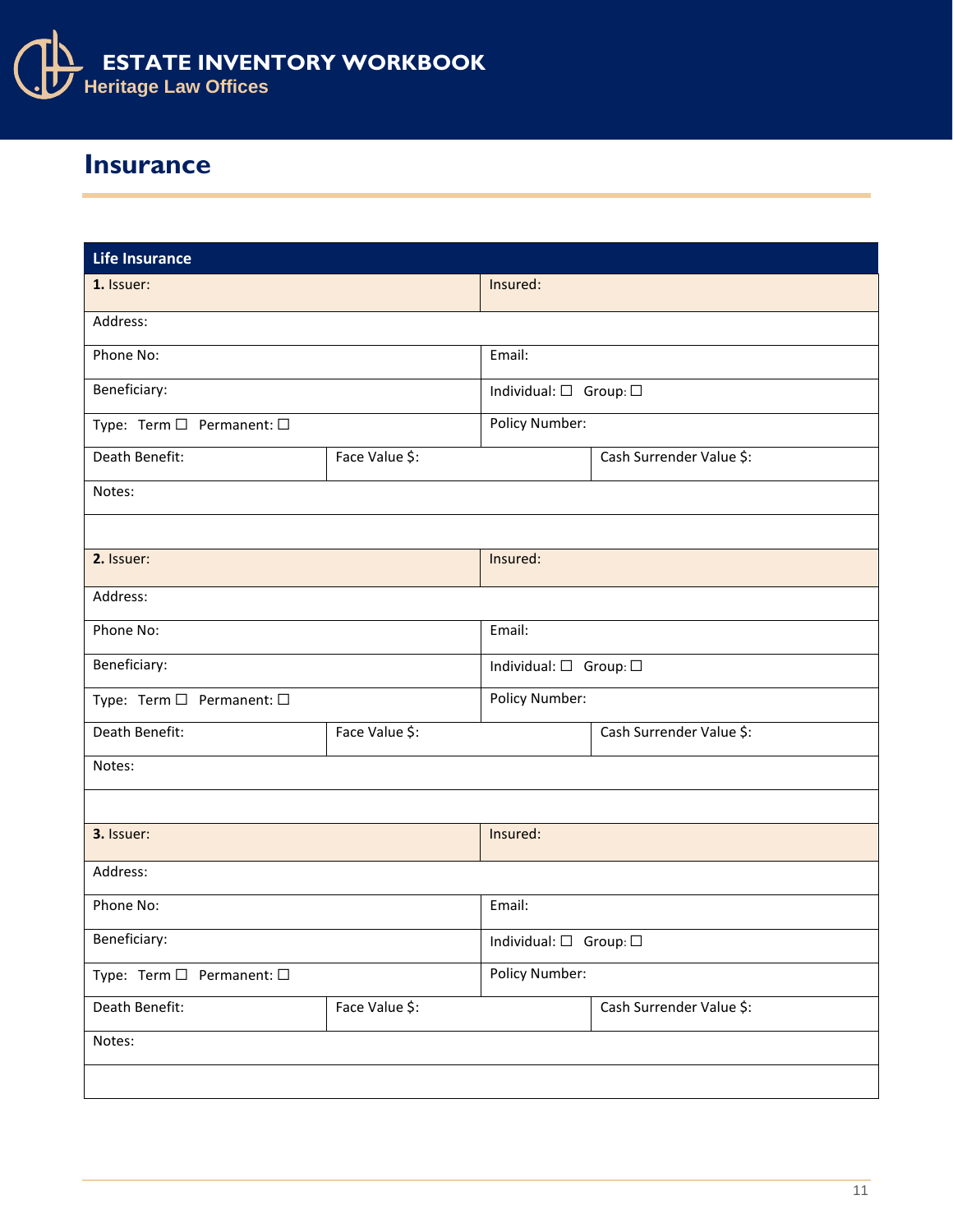

## **Insurance continued**

| <b>Health Insurance</b> |                                        |
|-------------------------|----------------------------------------|
| 1. Issuer:              |                                        |
| Address:                |                                        |
| Phone No:               | Email:                                 |
| Policy No:              | Individual: $\square$ Group: $\square$ |
| Refund of Premiums:     | Amount Owing to the Estate \$:         |
| Coverage Details:       |                                        |
| Notes:                  |                                        |
|                         |                                        |
|                         |                                        |
| 2. Issuer:              |                                        |
| Address:                |                                        |
| Phone No:               | Email:                                 |
| Policy No:              | Individual: $\square$ Group: $\square$ |
| Refund of Premiums:     | Amount Owing to the Estate \$:         |
| Coverage Details:       |                                        |
| Notes:                  |                                        |
|                         |                                        |
|                         |                                        |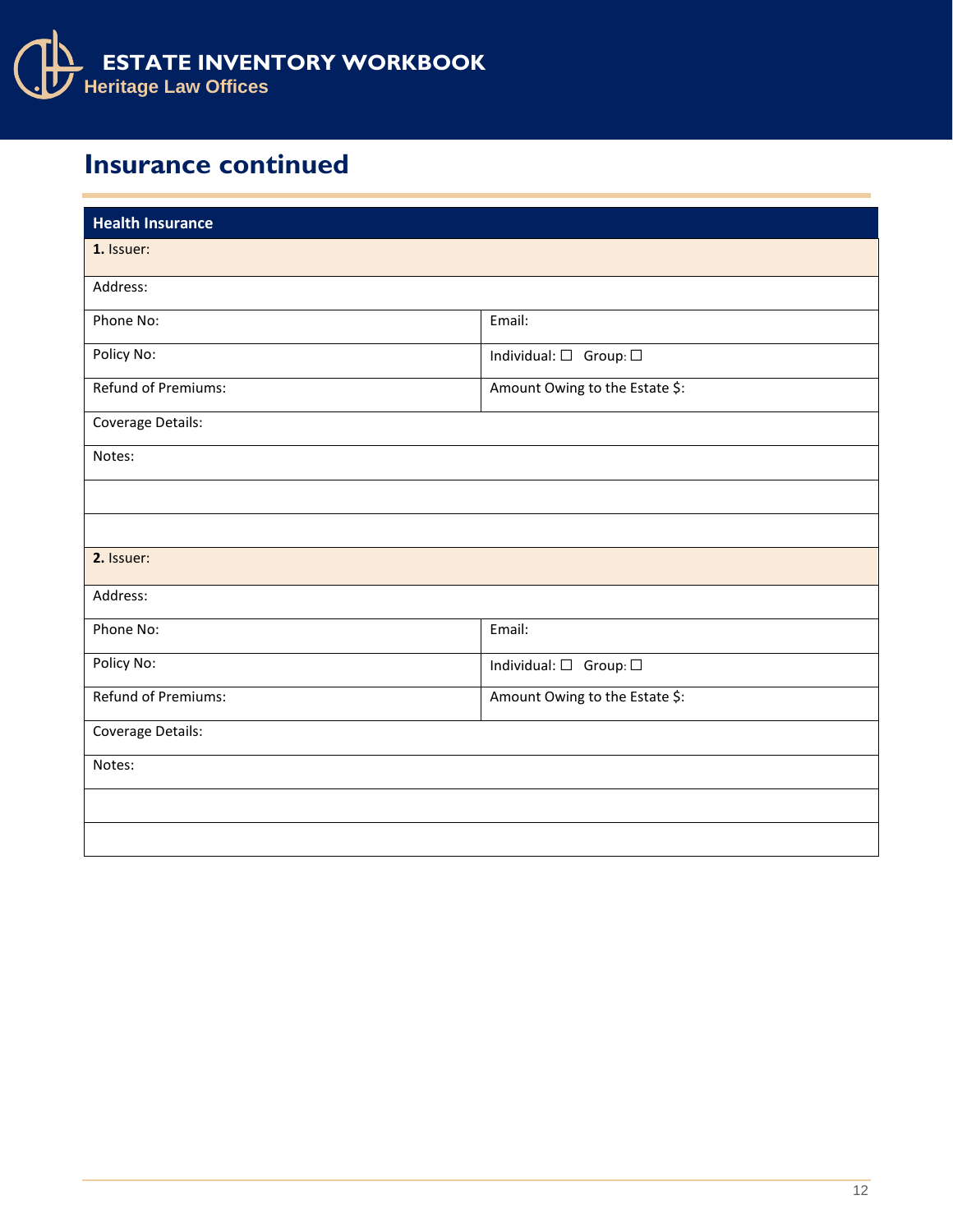

## **Insurance continued**

| <b>Critical Illness/Disability Insurance</b>                                                        |                                |  |  |
|-----------------------------------------------------------------------------------------------------|--------------------------------|--|--|
| 1. Issuer:                                                                                          |                                |  |  |
| Address:                                                                                            |                                |  |  |
| Phone No:                                                                                           | Email:                         |  |  |
| Critical Illness: $\Box$ Disability: $\Box$ Private Disability: $\Box$ Other: $\Box$                |                                |  |  |
| Person Insured:                                                                                     | Policy No:                     |  |  |
| <b>Refund of Premiums:</b>                                                                          | Amount Owing to the Estate \$: |  |  |
| Notes:                                                                                              |                                |  |  |
|                                                                                                     |                                |  |  |
|                                                                                                     |                                |  |  |
| 2. Issuer:                                                                                          |                                |  |  |
| Address:                                                                                            |                                |  |  |
| Phone No:                                                                                           | Email:                         |  |  |
| Critical Illness: □ Disability: □ Private Disability: □ Other: □                                    |                                |  |  |
| Person Insured:                                                                                     | Policy No:                     |  |  |
| Refund of Premiums:                                                                                 | Amount Owing to the Estate \$: |  |  |
| Notes:                                                                                              |                                |  |  |
|                                                                                                     |                                |  |  |
|                                                                                                     |                                |  |  |
| 3. Issuer:                                                                                          |                                |  |  |
| Address:                                                                                            |                                |  |  |
| Phone No:                                                                                           | Email:                         |  |  |
| Critical Illness: $\square$ Disability: $\square$<br>Private Disability: $\square$ Other: $\square$ |                                |  |  |
| Person Insured:                                                                                     | Policy No:                     |  |  |
| Refund of Premiums:                                                                                 | Amount Owing to the Estate \$: |  |  |
| Notes:                                                                                              |                                |  |  |
|                                                                                                     |                                |  |  |
|                                                                                                     |                                |  |  |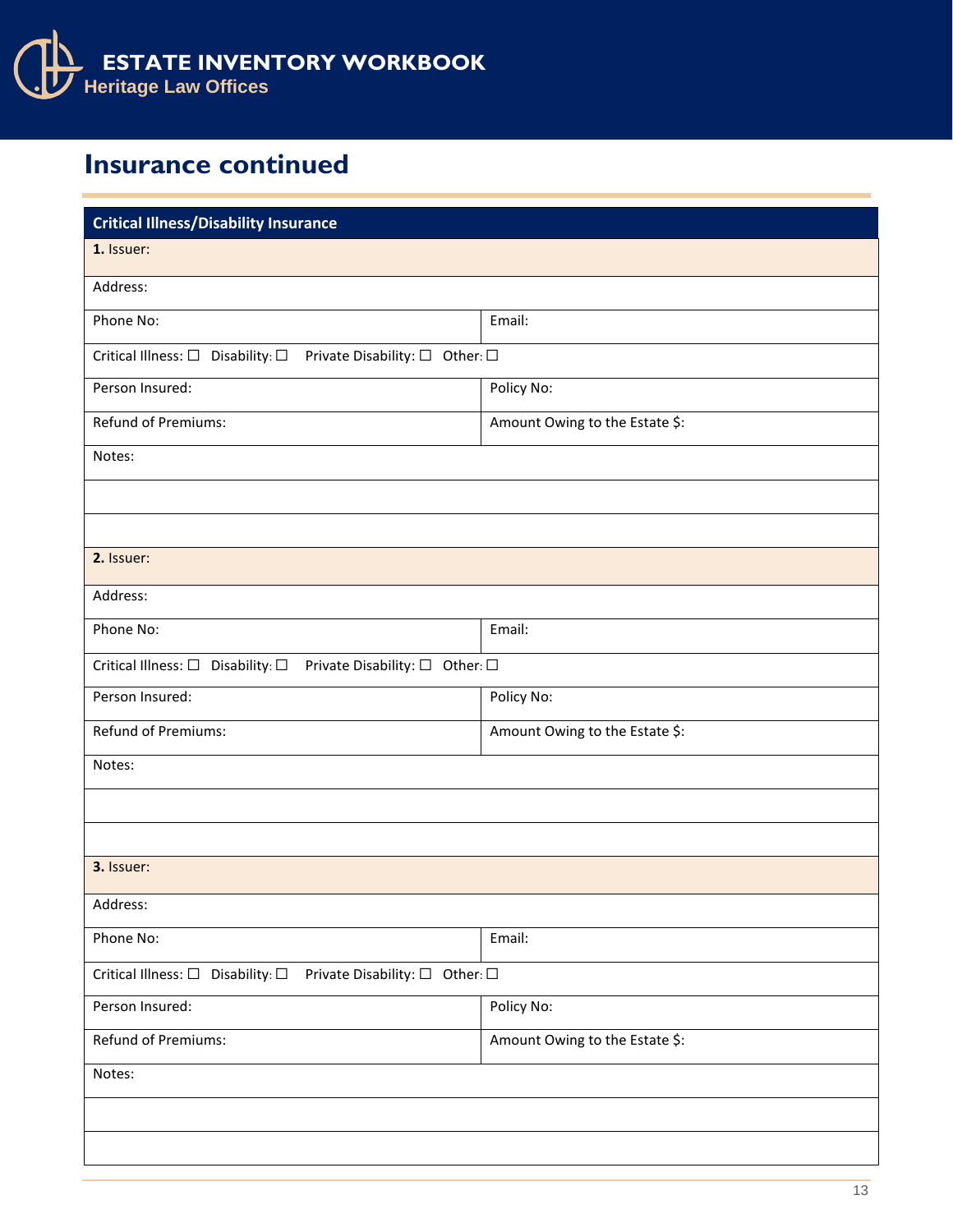

## **Insurance continued**

| <b>Other Insurance Coverage</b>                                |            |          |                   |  |
|----------------------------------------------------------------|------------|----------|-------------------|--|
| 1. Issuer:                                                     |            | Insured: |                   |  |
| Address:                                                       |            |          |                   |  |
| Phone No:                                                      |            |          |                   |  |
| Type: Credit Card $\square$ Travel: $\square$ Other: $\square$ | Policy No: |          | Death Benefit \$: |  |
| Notes:                                                         |            |          |                   |  |
| 2. Issuer:                                                     | Insured:   |          |                   |  |
| Address:                                                       |            |          |                   |  |
| Phone No:                                                      |            | Email:   |                   |  |
| Type: Credit Card $\square$ Travel: $\square$ Other: $\square$ | Policy No: |          | Death Benefit \$: |  |
| Notes:                                                         |            |          |                   |  |
| 3. Issuer:                                                     |            | Insured: |                   |  |
| Address:                                                       |            |          |                   |  |
| Phone No:                                                      |            | Email:   |                   |  |
| Type: Credit Card $\Box$ Travel: $\Box$ Other: $\Box$          | Policy No: |          | Death Benefit \$: |  |
| Notes:                                                         |            |          |                   |  |
| 4. Issuer:                                                     |            | Insured: |                   |  |
| Address:                                                       |            |          |                   |  |
| Phone No:                                                      |            | Email:   |                   |  |
| Type: Credit Card $\square$ Travel: $\square$ Other: $\square$ | Policy No: |          | Death Benefit \$: |  |
| Notes:                                                         |            |          |                   |  |
| 5. Issuer:                                                     |            | Insured: |                   |  |
| Address:                                                       |            |          |                   |  |
| Phone No:                                                      |            |          | Email:            |  |
| Type: Credit Card $\Box$ Travel: $\Box$ Other: $\Box$          | Policy No: |          | Death Benefit \$: |  |
| Notes:                                                         |            |          |                   |  |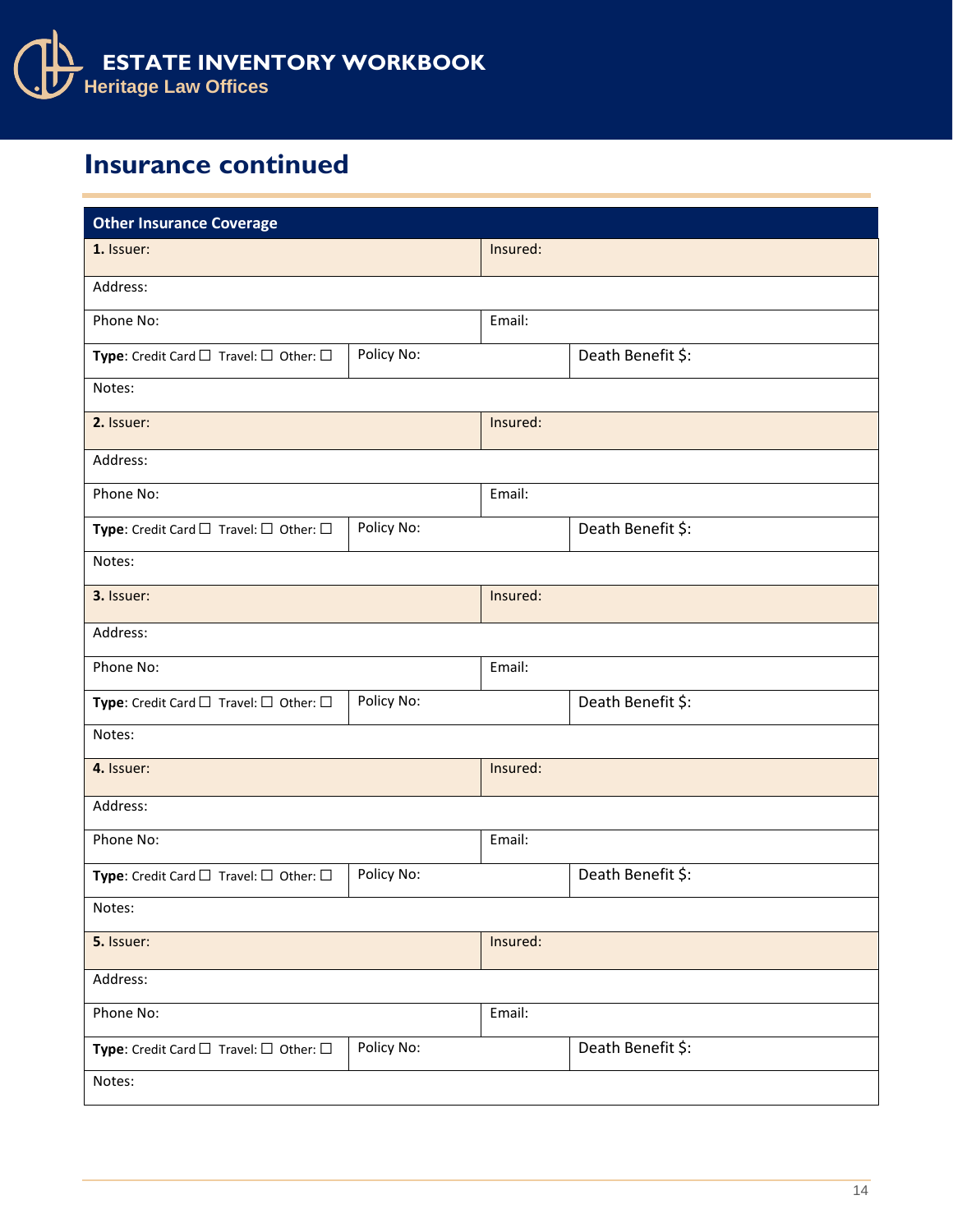

## **Private Loans & Mortgages**

| <b>Private Loans &amp; Mortgages</b> |                                   |  |  |  |
|--------------------------------------|-----------------------------------|--|--|--|
| 1. Name of Borrower:                 |                                   |  |  |  |
| Address:                             |                                   |  |  |  |
| Phone No:                            | Email:                            |  |  |  |
| Private Loan □<br>Mortgage $\square$ | Sole $\square$<br>Joint $\square$ |  |  |  |
| Original Amount \$:                  | Balance Owing to the Estate \$:   |  |  |  |
| Notes:                               |                                   |  |  |  |
|                                      |                                   |  |  |  |
| 2. Name of Borrower:                 |                                   |  |  |  |
| Address:                             |                                   |  |  |  |
| Phone No:                            | Email:                            |  |  |  |
| Mortgage $\square$<br>Private Loan □ | Joint $\square$<br>Sole $\square$ |  |  |  |
| Original Amount \$:                  | Balance Owing to the Estate \$:   |  |  |  |
| Notes:                               |                                   |  |  |  |
|                                      |                                   |  |  |  |
| 3. Name of Borrower:                 |                                   |  |  |  |
| Address:                             |                                   |  |  |  |
| Phone No:                            | Email:                            |  |  |  |
| Mortgage $\Box$<br>Private Loan □    | Sole $\square$<br>Joint $\square$ |  |  |  |
| Original Amount \$:                  | Balance Owing to the Estate \$:   |  |  |  |
| Notes:                               |                                   |  |  |  |
|                                      |                                   |  |  |  |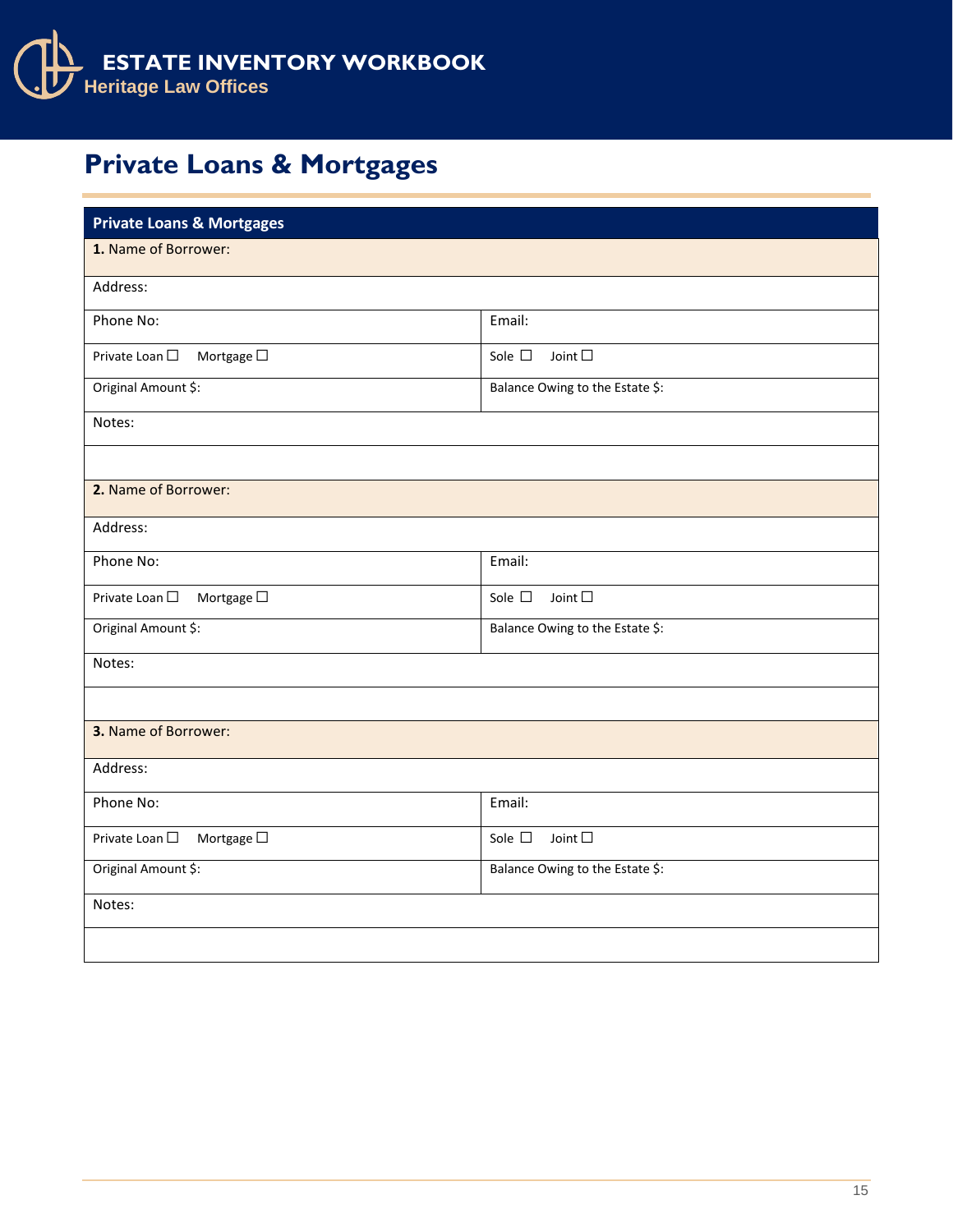

### **Interest in other Estates & Trusts**

This section covers assets registered in the deceased person's name held on behalf of others (e.g. assets held by the deceased person as a trustee or assets held under a Power of Attorney).

| <b>Interests in other Estates &amp; Trusts</b> |                           |                           |                            |  |
|------------------------------------------------|---------------------------|---------------------------|----------------------------|--|
| 1. Name of Estate/Trust:                       | Name of Executor/Trustee: |                           |                            |  |
| Phone No                                       | Email                     |                           | Value of Distribution (\$) |  |
|                                                |                           |                           |                            |  |
|                                                |                           |                           |                            |  |
|                                                |                           |                           |                            |  |
|                                                |                           |                           |                            |  |
|                                                |                           |                           |                            |  |
| Notes:                                         |                           |                           |                            |  |
|                                                |                           |                           |                            |  |
|                                                |                           |                           |                            |  |
| 2. Name of Estate/Trust:                       |                           | Name of Executor/Trustee: |                            |  |
| Phone No                                       | Email                     |                           | Value of Distribution (\$) |  |
|                                                |                           |                           |                            |  |
|                                                |                           |                           |                            |  |
|                                                |                           |                           |                            |  |
|                                                |                           |                           |                            |  |
|                                                |                           |                           |                            |  |
| Notes:                                         |                           |                           |                            |  |
|                                                |                           |                           |                            |  |
|                                                |                           |                           |                            |  |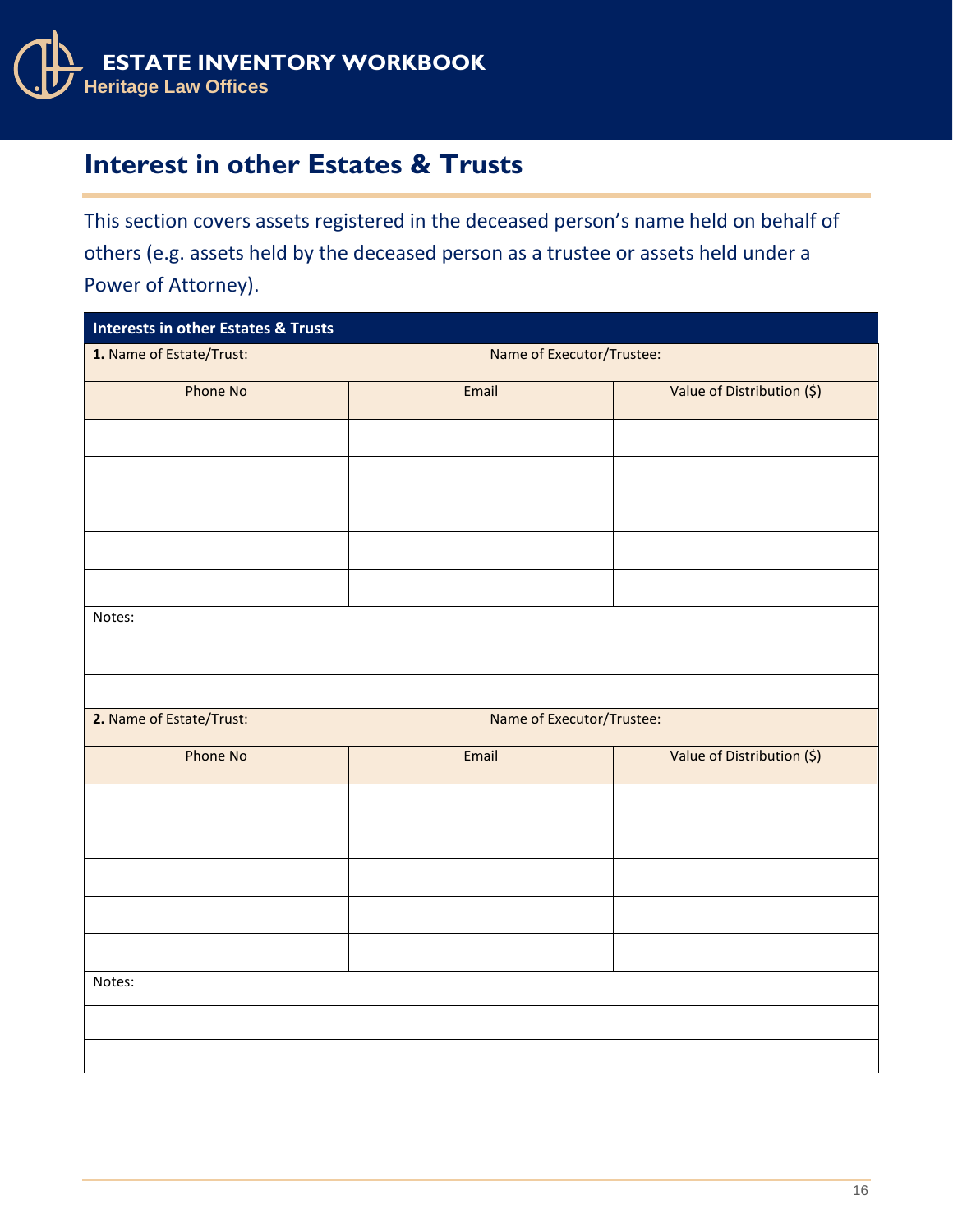

## **Personal Effects & Other Assets**

List all personal items for example; cars, jewellery, art, antiques, furniture. Include items that may have been held in a safety deposit box or safekeeping.

| <b>Personal Effects &amp; Other Assets</b> |          |             |            |  |  |  |
|--------------------------------------------|----------|-------------|------------|--|--|--|
| Item Description                           | Location | Beneficiary | Value (\$) |  |  |  |
| $\mathbf{1}$ .                             |          |             |            |  |  |  |
| 2.                                         |          |             |            |  |  |  |
| 3.                                         |          |             |            |  |  |  |
| 4.                                         |          |             |            |  |  |  |
| 5.                                         |          |             |            |  |  |  |
| 6.                                         |          |             |            |  |  |  |
| 7.                                         |          |             |            |  |  |  |
| 8.                                         |          |             |            |  |  |  |
| 9.                                         |          |             |            |  |  |  |
| 10.                                        |          |             |            |  |  |  |
| 11.                                        |          |             |            |  |  |  |
| 12.                                        |          |             |            |  |  |  |
| 13.                                        |          |             |            |  |  |  |
| 14.                                        |          |             |            |  |  |  |
| 15.                                        |          |             |            |  |  |  |
| 16.                                        |          |             |            |  |  |  |
| 17.                                        |          |             |            |  |  |  |
| 18.                                        |          |             |            |  |  |  |
| 19.                                        |          |             |            |  |  |  |
| 20.                                        |          |             |            |  |  |  |
| 21.                                        |          |             |            |  |  |  |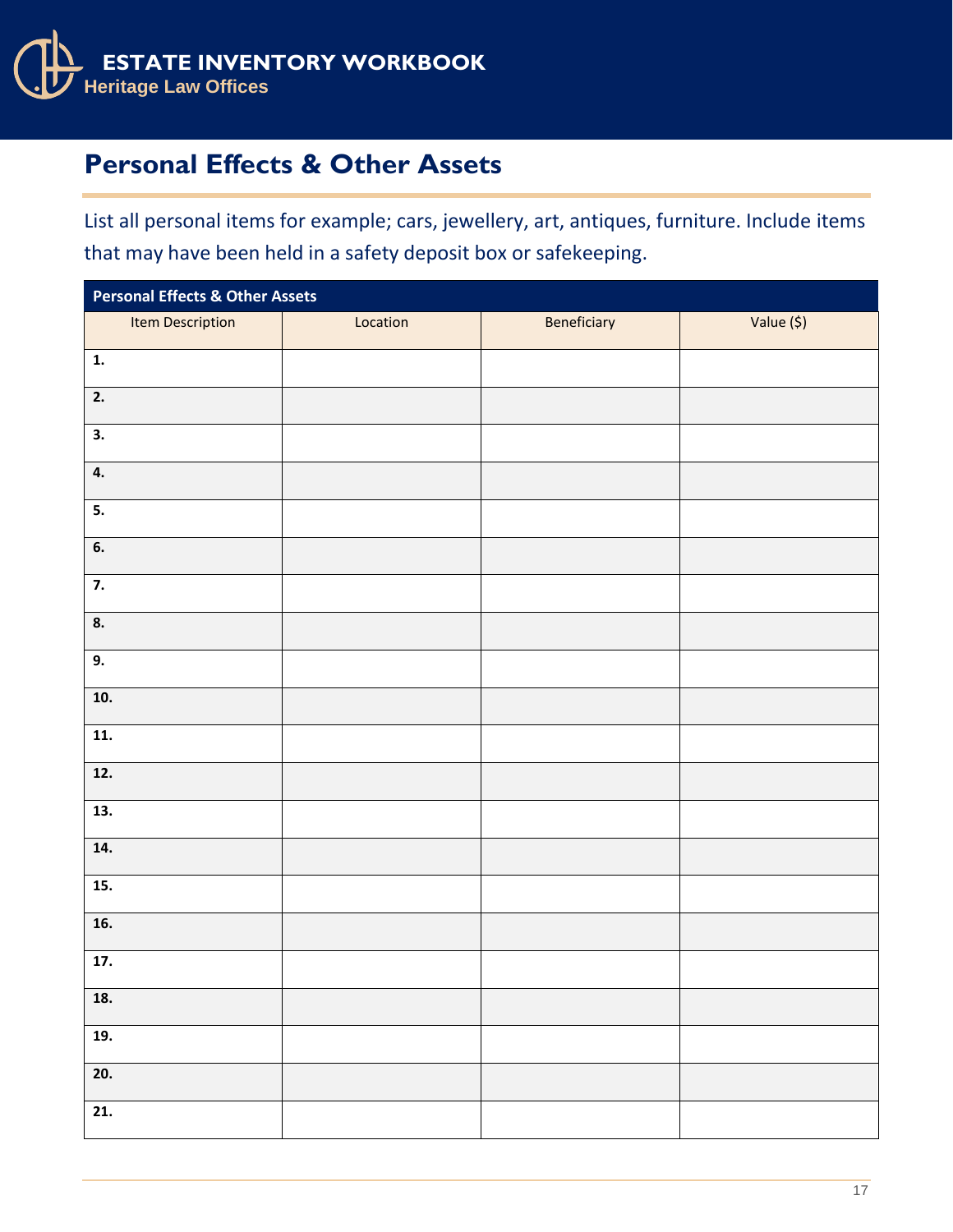

## **Liability Inventory**

Use this section of the Workbook to capture the details of the estate's liabilities, both domestic and foreign. You will require a valuation of each liability as at the date of death.

#### **Mortgages**

| <b>Mortgages</b>          |        |             |  |
|---------------------------|--------|-------------|--|
| 1. Financial Institution: |        | Contact:    |  |
| Phone No:                 | Email: |             |  |
| Title Held By:            |        |             |  |
| Account No:               |        | Balance \$: |  |
| Notes:                    |        |             |  |
|                           |        |             |  |
|                           |        |             |  |
| 2. Financial Institution: |        | Contact:    |  |
| Phone No:                 | Email: |             |  |
| Title Held By:            |        |             |  |
| Account No:               |        | Balance \$: |  |
| Notes:                    |        |             |  |
|                           |        |             |  |
|                           |        |             |  |
| 3. Financial Institution: |        | Contact:    |  |
| Phone No:                 | Email: |             |  |
| Title Held By:            |        |             |  |
| Account No:               |        | Balance \$: |  |
| Notes:                    |        |             |  |
|                           |        |             |  |
|                           |        |             |  |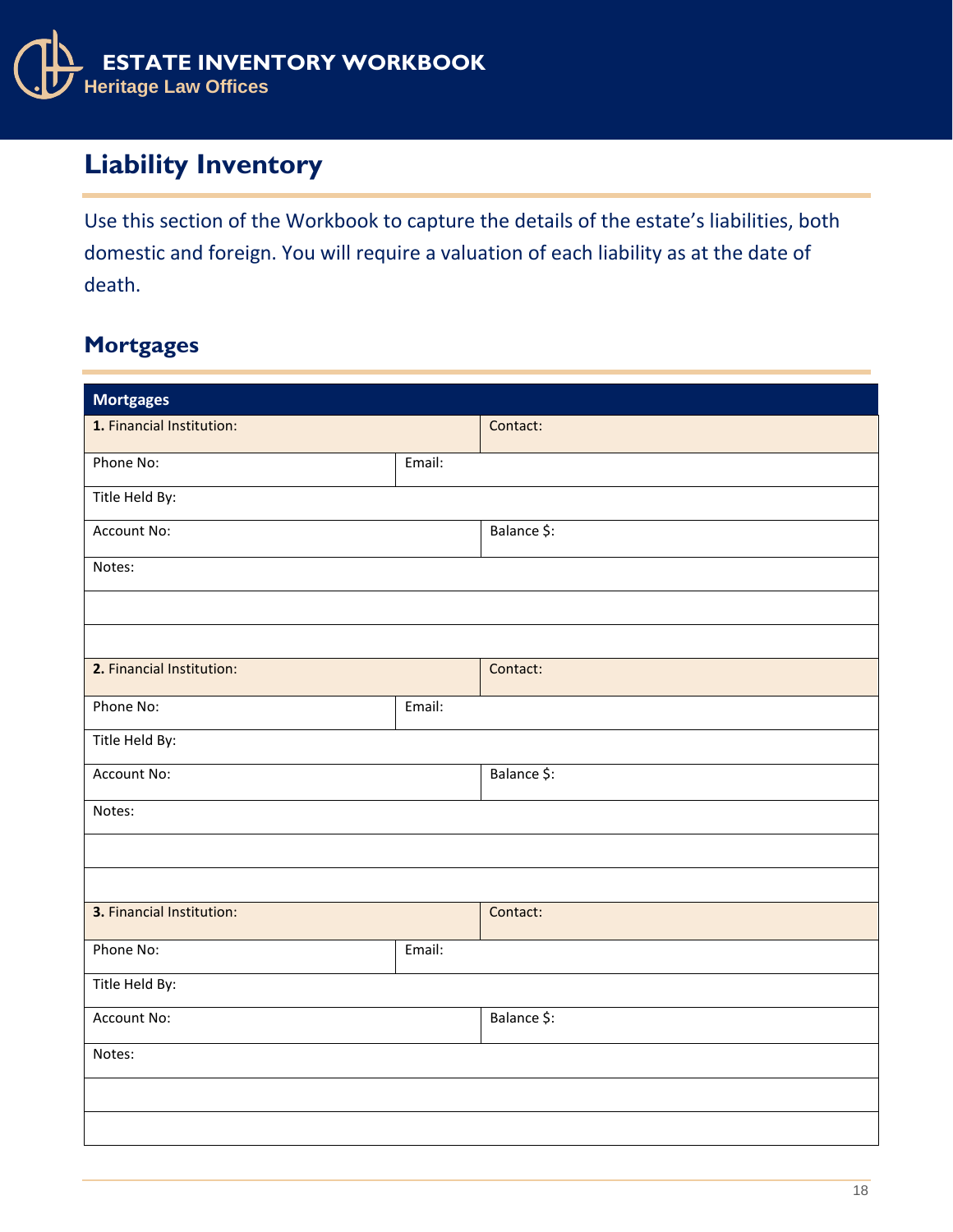

#### **Personal Loans & Lines of Credit**

| <b>Personal Loans &amp; Lines of Credit</b> |                 |                  |          |                          |
|---------------------------------------------|-----------------|------------------|----------|--------------------------|
| 1. Financial Institution:                   |                 |                  | Contact: |                          |
| Address:                                    |                 |                  |          |                          |
| Phone No:                                   |                 | Email:           |          |                          |
| Account No:                                 | Sole: $\square$ | Joint: $\square$ |          | Balance \$:              |
| Notes:                                      |                 |                  |          |                          |
| 2. Financial Institution:                   |                 |                  | Contact: |                          |
| Address:                                    |                 |                  |          |                          |
| Phone No:                                   |                 | Email:           |          |                          |
| <b>Account No:</b>                          | Sole: $\square$ | Joint: $\square$ |          | Balance \$:              |
| Notes:                                      |                 |                  |          |                          |
| 3. Financial Institution:                   |                 |                  | Contact: |                          |
| Address:                                    |                 |                  |          |                          |
| Phone No:                                   |                 | Email:           |          |                          |
| Account No:                                 | Sole: $\square$ | Joint: $\square$ |          | Balance \$:              |
| Notes:                                      |                 |                  |          |                          |
| 4. Financial Institution:                   |                 |                  | Contact: |                          |
| Address:                                    |                 |                  |          |                          |
| Phone No:                                   |                 | Email:           |          |                          |
| Account No:                                 | Sole: $\square$ | Joint: $\square$ |          | Balance \$:              |
| Notes:                                      |                 |                  |          |                          |
| 5. Financial Institution:                   |                 |                  | Contact: |                          |
| Address:                                    |                 |                  |          |                          |
| Phone No:                                   |                 | Email:           |          |                          |
| Account No:                                 | Sole: $\square$ | Joint: $\Box$    |          | Balance $\overline{\$:}$ |
| Notes:                                      |                 |                  |          |                          |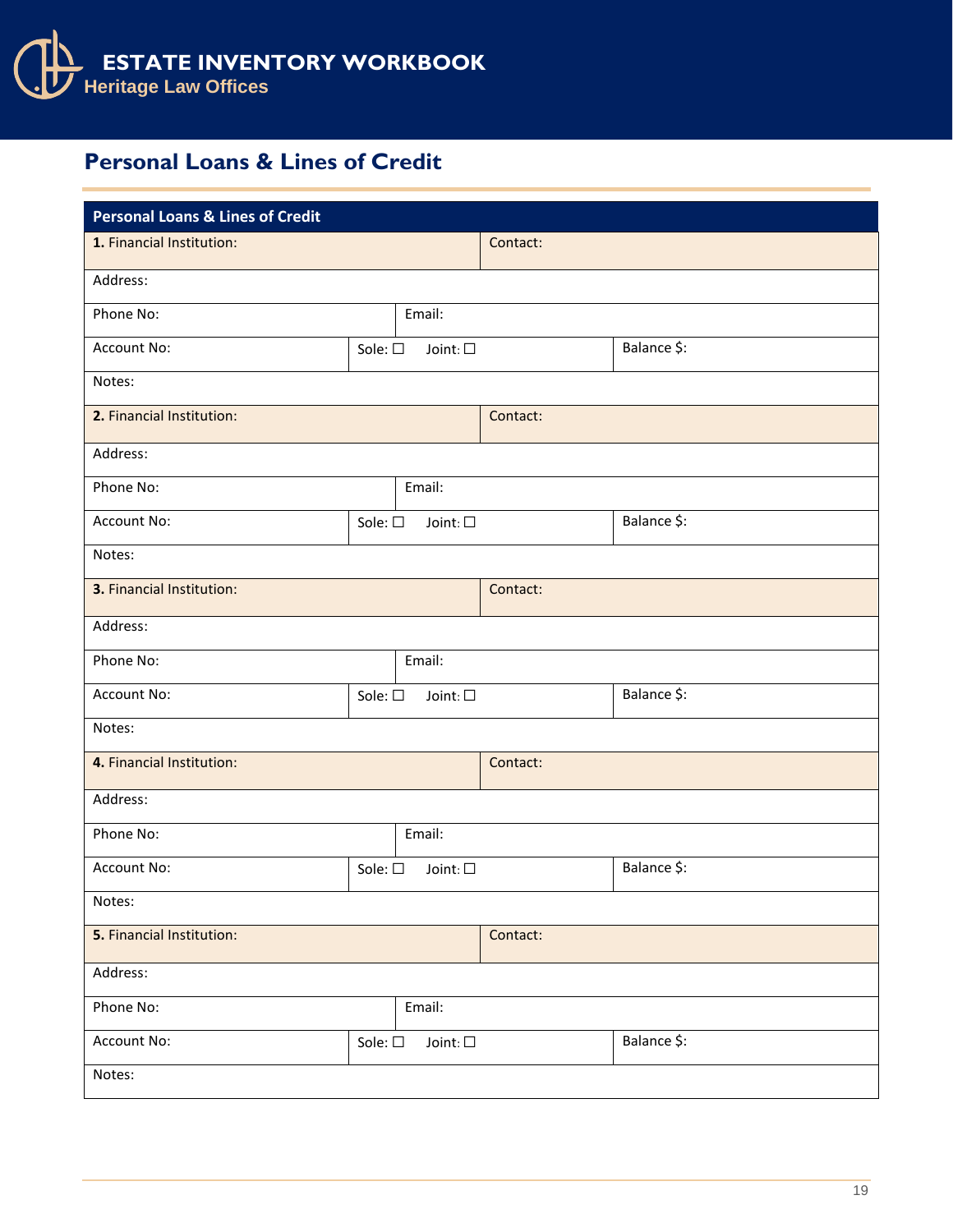

#### **Credit Cards**

| <b>Credit Cards</b>     |             |  |  |  |
|-------------------------|-------------|--|--|--|
|                         | Phone No:   |  |  |  |
| 1. Credit Card Company: |             |  |  |  |
| Card No:                | Balance \$: |  |  |  |
| Notes:                  |             |  |  |  |
| 2. Credit Card Company: | Phone No:   |  |  |  |
| Card No:                | Balance \$: |  |  |  |
| Notes:                  |             |  |  |  |
| 3. Credit Card Company: | Phone No:   |  |  |  |
| Card No:                | Balance \$: |  |  |  |
| Notes:                  |             |  |  |  |
| 4. Credit Card Company: | Phone No:   |  |  |  |
| Card No:                | Balance \$: |  |  |  |
| Notes:                  |             |  |  |  |
| 5. Credit Card Company: | Phone No:   |  |  |  |
| Card No:                | Balance \$: |  |  |  |
| Notes:                  |             |  |  |  |
| 6. Credit Card Company: | Phone No:   |  |  |  |
| Card No:                | Balance \$: |  |  |  |
| Notes:                  |             |  |  |  |
| 7. Credit Card Company: | Phone No:   |  |  |  |
| Card No:                | Balance \$: |  |  |  |
| Notes:                  |             |  |  |  |
| 8. Credit Card Company: | Phone No:   |  |  |  |
| Card No:                | Balance \$: |  |  |  |
| Notes:                  |             |  |  |  |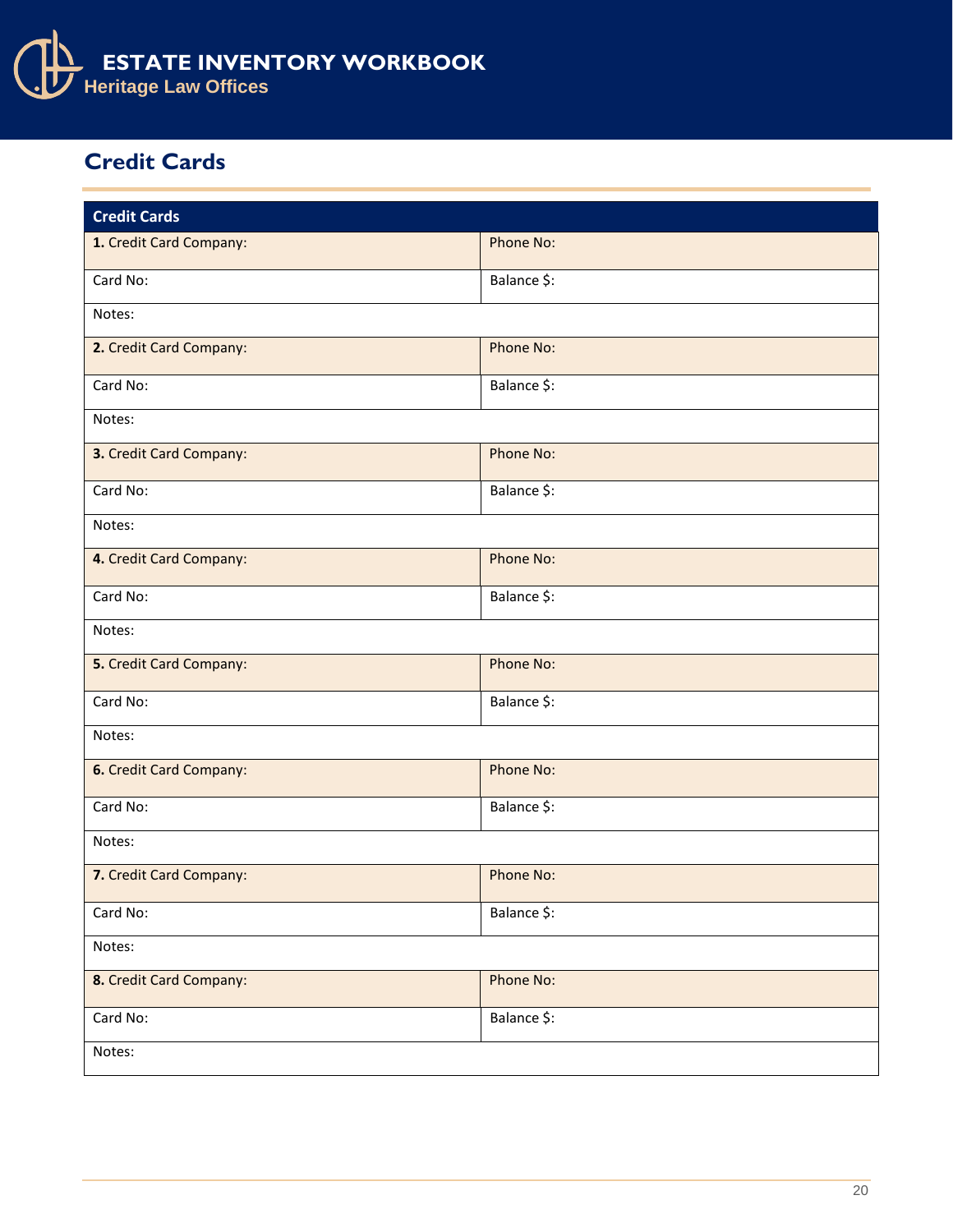

#### **Other Liabilities**

| <b>Other Liabilities</b> |          |              |  |  |  |
|--------------------------|----------|--------------|--|--|--|
| Item Description         | Location | Balance (\$) |  |  |  |
| $\mathbf{1}$ .           |          |              |  |  |  |
| 2.                       |          |              |  |  |  |
| 3.                       |          |              |  |  |  |
| 4.                       |          |              |  |  |  |
| 5.                       |          |              |  |  |  |
| 6.                       |          |              |  |  |  |
| $\overline{7}$ .         |          |              |  |  |  |
| 8.                       |          |              |  |  |  |
| 9.                       |          |              |  |  |  |
| 10.                      |          |              |  |  |  |
| 11.                      |          |              |  |  |  |
| 12.                      |          |              |  |  |  |
| 13.                      |          |              |  |  |  |
| 14.                      |          |              |  |  |  |
| 15.                      |          |              |  |  |  |
| 16.                      |          |              |  |  |  |
| 17.                      |          |              |  |  |  |
| 18.                      |          |              |  |  |  |
| 19.                      |          |              |  |  |  |
| $\overline{22.}$         |          |              |  |  |  |
| $\overline{21}$ .        |          |              |  |  |  |
| 22.                      |          |              |  |  |  |